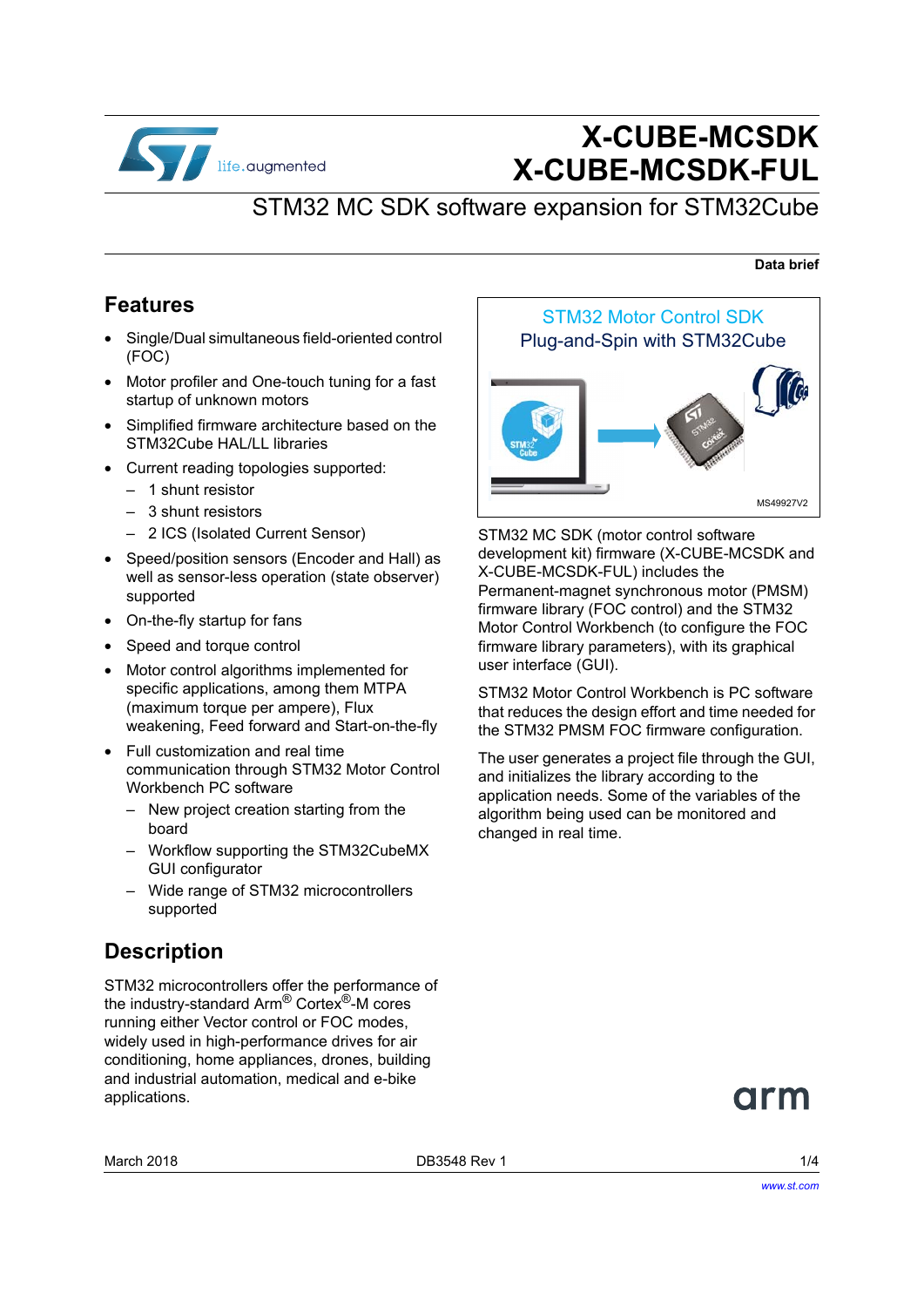# **1 Ordering information**

STM32 MC SDK firmware (X-CUBE-MCSDK and X-CUBE-MCSDK-FUL) is available for free download from the *www.st.com* website.

## **2 License**

X-CUBE-MCSDK and X-CUBE-MCSDK-FUL are delivered under the *Mix Ultimate Liberty + OSS + 3rd party V1* license.

The software components provided in this package come with different license schemes, as shown in *[Table 1](#page-1-0)*. For more details, refer to the license agreement of each component.

<span id="page-1-0"></span>

|                          | Software component                             | Owner                     | License                                     |
|--------------------------|------------------------------------------------|---------------------------|---------------------------------------------|
| <b>ST Motor Profiler</b> | Utilities/PC Software/STMotorProfiler          |                           | Binary Image                                |
|                          | ST MC Workbench   Utilities/PC Software/STMCWB | <b>STMicroelectronics</b> | <b>Binary Image</b>                         |
| <b>ST MC FOC FW</b>      | Middlewares/ST/MotorControl                    |                           | <b>Ultimate Liberty</b><br>(source release) |

**Table 1. Software component license agreements**

The X-CUBE-MCSDK/X-CUBE-MCSDK-FUL expansion package runs on STM32 32-bit microcontrollers, based on Arm® Cortex®-M processors.

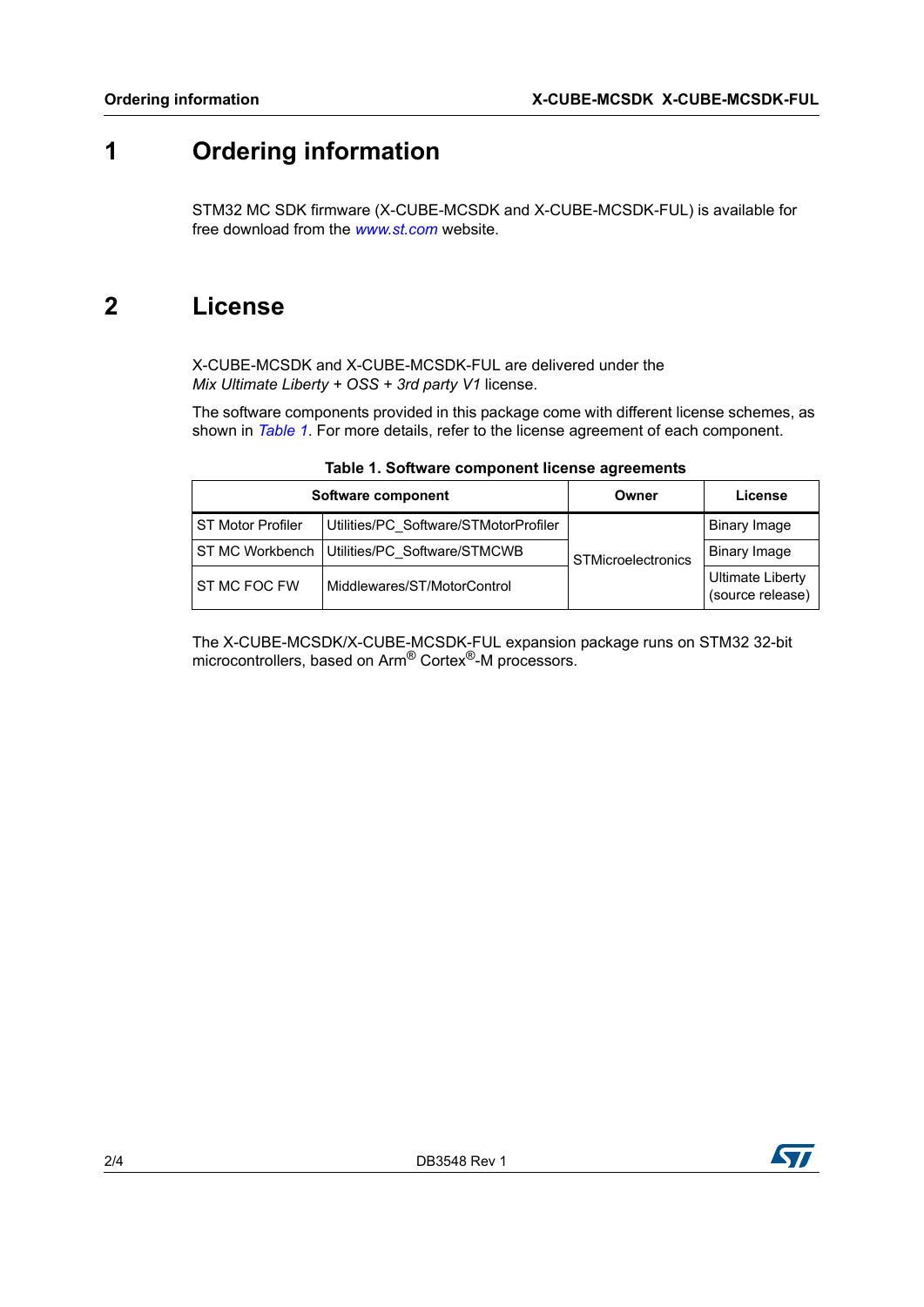# **3 Revision history**

| Date        | <b>Revision</b> | <b>Changes</b>   |  |
|-------------|-----------------|------------------|--|
| 08-Mar-2018 |                 | Initial release. |  |

### **Table 2. Document revision history**